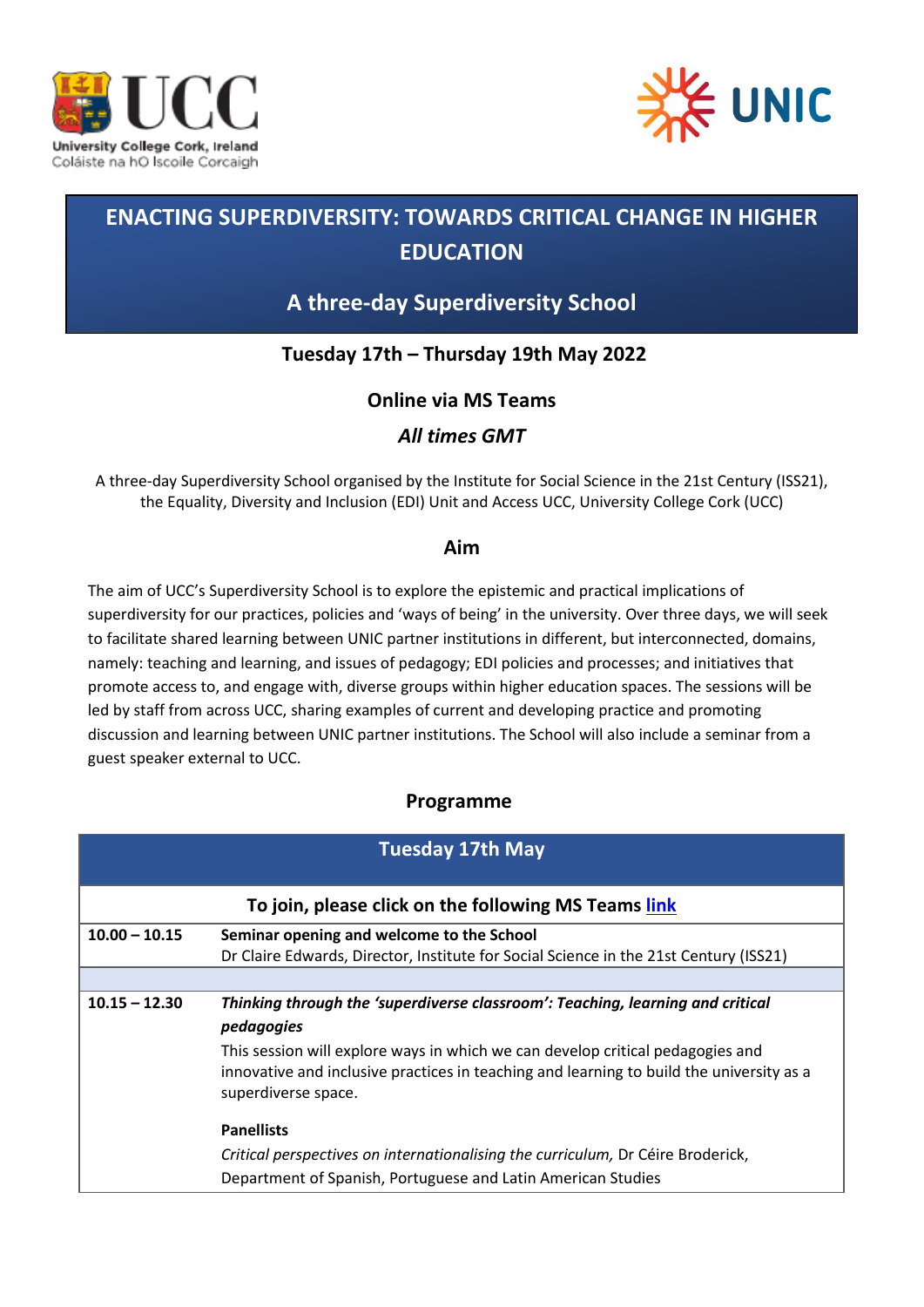|                                                      | Hearing differently: Empowering diversity in French, Dr Kate Hodgson, Department of<br>French.                                                                                                                                                                                                                                                                                                                                                                                                                                                                                                                                                                                                                                                                                                                                                                                                                                                                                                                                                                                                         |  |
|------------------------------------------------------|--------------------------------------------------------------------------------------------------------------------------------------------------------------------------------------------------------------------------------------------------------------------------------------------------------------------------------------------------------------------------------------------------------------------------------------------------------------------------------------------------------------------------------------------------------------------------------------------------------------------------------------------------------------------------------------------------------------------------------------------------------------------------------------------------------------------------------------------------------------------------------------------------------------------------------------------------------------------------------------------------------------------------------------------------------------------------------------------------------|--|
|                                                      | Creating a Community of Praxis: Integrating Critical Global Citizenship and Development<br>Education into pedagogy, research and practice at University College Cork, Dr Gertrude<br>Cotter, School of Education.                                                                                                                                                                                                                                                                                                                                                                                                                                                                                                                                                                                                                                                                                                                                                                                                                                                                                      |  |
|                                                      | Chair: Dr Steve O'Brien, School of Education, UCC                                                                                                                                                                                                                                                                                                                                                                                                                                                                                                                                                                                                                                                                                                                                                                                                                                                                                                                                                                                                                                                      |  |
|                                                      |                                                                                                                                                                                                                                                                                                                                                                                                                                                                                                                                                                                                                                                                                                                                                                                                                                                                                                                                                                                                                                                                                                        |  |
| $14.00 - 15.30$                                      | Guest seminar: Dr Julius Elster, London Metropolitan University                                                                                                                                                                                                                                                                                                                                                                                                                                                                                                                                                                                                                                                                                                                                                                                                                                                                                                                                                                                                                                        |  |
|                                                      | Chair: Dr Piaras MacÉinrí, Department of Geography, UCC.                                                                                                                                                                                                                                                                                                                                                                                                                                                                                                                                                                                                                                                                                                                                                                                                                                                                                                                                                                                                                                               |  |
|                                                      | To join, please click on the following MS Teams link                                                                                                                                                                                                                                                                                                                                                                                                                                                                                                                                                                                                                                                                                                                                                                                                                                                                                                                                                                                                                                                   |  |
|                                                      | 'Epistemic implications of living with difference'<br>The North London constituency of Tottenham is perhaps a paradigm example of a<br>'super-diverse' community, an area where no single ethnic group predominates. With<br>more than 200 first languages spoken, few places in the world can boast of a more<br>diverse environment than this corner of London. Drawing on recent research with young<br>people in Tottenham, this seminar aims to highlight the epistemological implications of<br>recognising 'difference' as an everyday component of life. The talk explores diversity in<br>relation to young people as co-creators of an environment that can facilitate a sense of<br>belonging and a social space in which marginalised groups can claim their multiple<br>identities without being subjected to othering processes.<br>Biography: Dr Julius Elster is a Senior Lecturer in Sociology and Youth Studies, School of<br>Social Sciences and Professions, London Metropolitan University<br>Before moving to academia, Julius was a Youth Project Manager for Tottenham Hotspur |  |
|                                                      | Football Club and Haringey Council, developing and running outreach programmes in<br>North and East London. Educated at London School of Economics (MSc) and University<br>of Birmingham (PhD), his main field of research draws on his versatile background in<br>youth community development and philosophy of the social sciences.                                                                                                                                                                                                                                                                                                                                                                                                                                                                                                                                                                                                                                                                                                                                                                  |  |
|                                                      | <b>Wednesday 18th May</b>                                                                                                                                                                                                                                                                                                                                                                                                                                                                                                                                                                                                                                                                                                                                                                                                                                                                                                                                                                                                                                                                              |  |
| To join, please click on the following MS Teams link |                                                                                                                                                                                                                                                                                                                                                                                                                                                                                                                                                                                                                                                                                                                                                                                                                                                                                                                                                                                                                                                                                                        |  |
| $10.00 - 10.15$                                      | Introduction to the day (Dr Claire Edwards, ISS21)                                                                                                                                                                                                                                                                                                                                                                                                                                                                                                                                                                                                                                                                                                                                                                                                                                                                                                                                                                                                                                                     |  |
| $10.15 - 11.00$                                      | Access and the University: Key considerations for diverse societies                                                                                                                                                                                                                                                                                                                                                                                                                                                                                                                                                                                                                                                                                                                                                                                                                                                                                                                                                                                                                                    |  |
|                                                      | Dr Gill Harold, School of Applied Social Studies                                                                                                                                                                                                                                                                                                                                                                                                                                                                                                                                                                                                                                                                                                                                                                                                                                                                                                                                                                                                                                                       |  |
|                                                      | <b>Break</b>                                                                                                                                                                                                                                                                                                                                                                                                                                                                                                                                                                                                                                                                                                                                                                                                                                                                                                                                                                                                                                                                                           |  |
| $11.30 - 13.30$                                      | Panel discussion: Accessing the university: Engaging diverse communities                                                                                                                                                                                                                                                                                                                                                                                                                                                                                                                                                                                                                                                                                                                                                                                                                                                                                                                                                                                                                               |  |
|                                                      | This seminar will explore the different ways in which UCC is seeking to open up the<br>University to diverse groups in society, and promote access initiatives, as well as the<br>challenges in doing so. It will address access initiatives as they relate to different student<br>groups, including people with disabilities, asylum seekers and refugees, and the<br>Traveller community.                                                                                                                                                                                                                                                                                                                                                                                                                                                                                                                                                                                                                                                                                                           |  |
|                                                      | Chair: Professor Máire Leane, School of Applied Social Studies<br>Panellists: Olive Byrne, Head of Access UCC; Dr Dug Cubie, School of Law/Chair of UCC                                                                                                                                                                                                                                                                                                                                                                                                                                                                                                                                                                                                                                                                                                                                                                                                                                                                                                                                                |  |